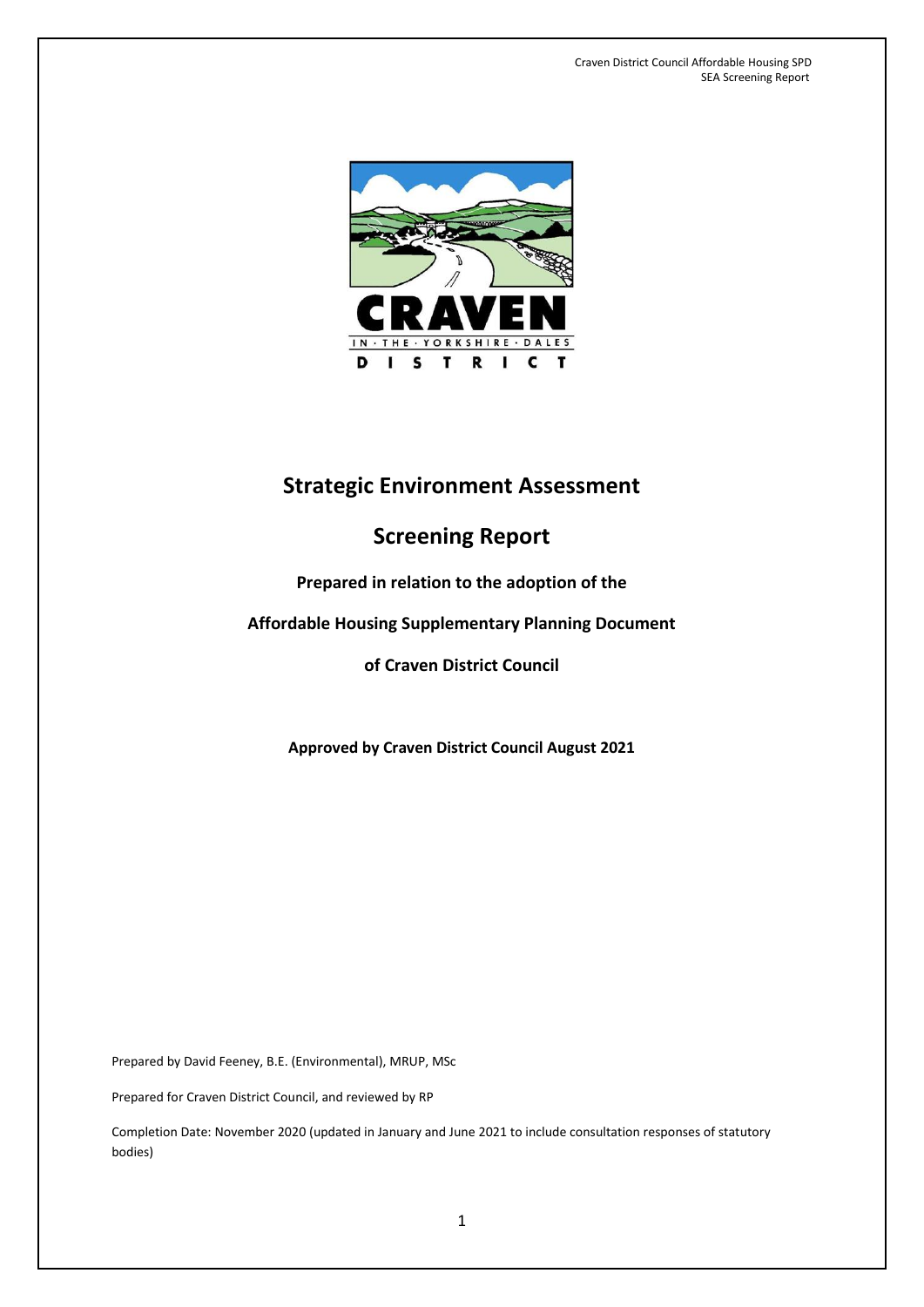### **Table of Contents**

 **2. Overview of the Affordable Housing SPD……………………………………………………………………….3**

#### Notes for readers

*The author as named has prepared this report for the use of Craven District Council. The report conclusions are based on the best available information, including information that is publicly available. This information is assumed to be accurate as published and no attempt has been made to verify these secondary data sources. This report was prepared in November 2020 and updated in December 2020. It is subject to and limited by the information available during this time. This report has been prepared with all reasonable skill, care and diligence within the terms of the contract with the client. The author accepts no responsibility to third parties of any matters outside the scope of the report. Third parties to whom this report or any part thereof is made known rely upon the report at their own risk.*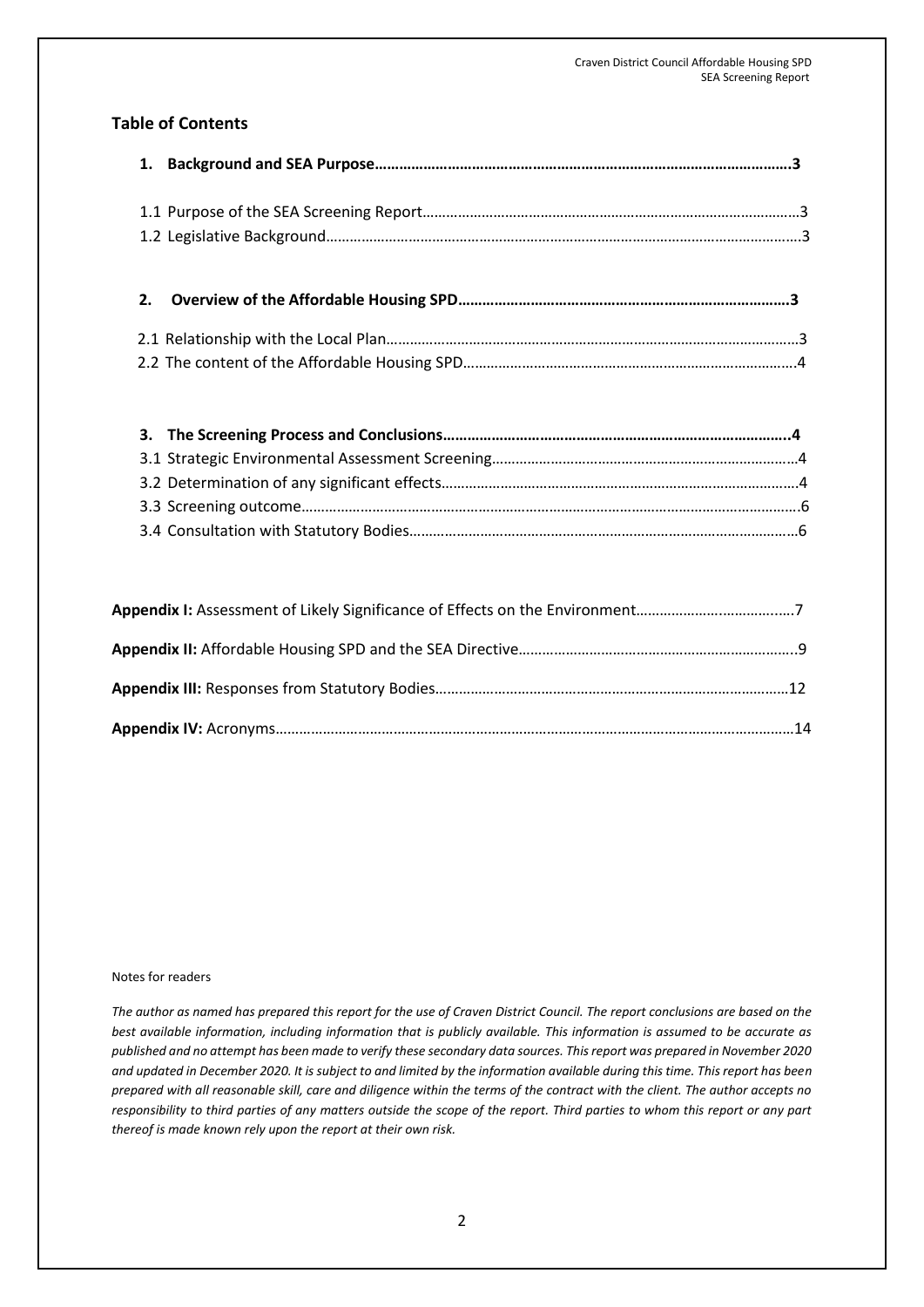## **1. SEA Purpose and Legislative Background**

#### **1.1 Purpose of the SEA Screening Report**

1.1.1 This screening report has been prepared to determine whether the Affordable Housing Supplementary Planning Document (SPD) prepared by Craven District Council should be subject to a Strategic Environmental Assessment (SEA).

#### **1.2 Legislative Background**

1.2.1 The basis for Strategic Environmental Assessment legislation is the European Directive 2001/42/EC (SEA Directive). This was transposed into English law by the Environmental Assessment of Plans and Programmes Regulations 2004 (SEA Regulations). Detailed guidance of these regulations can be obtained via in the Government publication 'A Practical Guide to the Strategic Environmental Assessment Directive' (ODPM, 2005).

1.2.2 The Planning Practice Guidance (PPG) discusses SEA requirements in relation to supplementary planning documents in paragraph 11-008. Here, the PPG states that: *'Supplementary planning documents do not require a sustainability appraisal but may in exceptional circumstances require a strategic environmental assessment if they are likely to have significant environmental effects that have not already have been assessed during the preparation of the relevant strategic policies'* and later in the same section: *"Before deciding whether significant environment effects are likely, the local planning authority will need to take into account the criteria specified in schedule 1 to the Environmental Assessment of Plans and Programmes Regulations 2004 and consult the consultation bodies."*

1.2.3 Under the requirements of the European Union Directive 2001/42/EC and Environmental Assessment of Plans and Programmes Regulations (2004), certain types of plans that set the framework for the consent of future development projects must be subject to an environmental assessment.

### **2. Overview of the Affordable Housing SPD**

#### **2.1 Relationship with the Local Plan**

2.1.1 Under the Planning & Compulsory Purchase Act 2004, policy guidance can be provided in Supplementary Planning Documents (SPDs). In line with the National Planning Policy Framework (NPPF), this SPD provides further guidance on the delivery of affordable housing in the Craven Local Plan area and provides further detail to help explain the objectives relating to the following policies of the Craven Local Plan (2012 – 2032), which was adopted in November 2019:

- Policy H1: Specialist Housing for older people
- Policy H2: Affordable Housing
- Policy SP4: Spatial Strategy and Housing Growth
- Policy ENV3: Good Design
- Policy SD1: Presumption in favour of sustainable development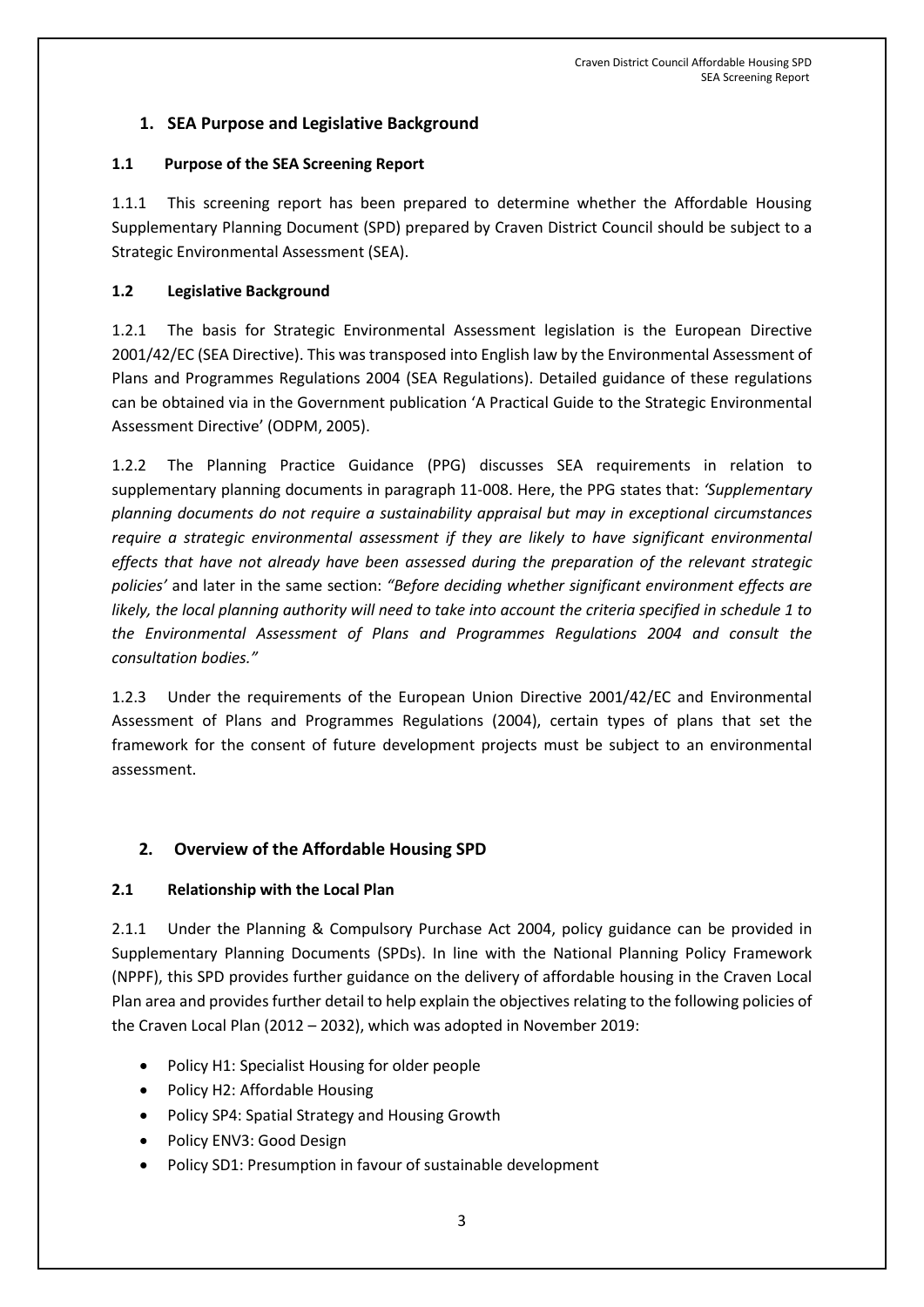• Policy SD2: Meeting the challenge of climate change

The SPD hence supports the local plan and is produced in accordance with the procedures introduced by the 2004 Act.

2.1.2 Unlike the local plan itself, the SPD is not examined by an inspector, but it is subject to a public consultation process before being formerly adopted by elected Council Members in a Council resolution. The SPD will be a material consideration in planning decisions.

#### **2.2 The content of the Affordable Housing SPD**

2.2.1 The NPPF defines affordable housing as social rented and intermediate housing, provided to specified eligible households whose needs are not met by the market.

2.2.2 Policy H2 of the Craven Local Plan states that affordable housing will be provided as part of general market housing developments, in ways specified within the policy. Paragraph 6.3 of the local plan (page 178) states that the provision of affordable housing for local needs is an important objective of the plan. The policy ensures that affordable housing, once provided, is occupied by those in affordable housing need in perpetuity (or any subsidy is recycled). The aforementioned paragraph 6.3 indicates that this SPD will be produced to set out in more detail how Policy H2 will operate and be administered.

### **3. The Screening Process and Conclusions**

### **3.1 SEA Screening**

3.1.1 Screening is the process for determining whether or not an SEA is required. For this process, it is necessary to determine if a plan will have significant environmental effects using the criteria set out in Annex II of the SEA Directive and Schedule I of the SEA Regulations. A full determination cannot be made until the three statutory consultation bodies have been consulted, in this case these bodies are Natural England, the Environment Agency, and Historic England.

3.1.2 The SEA Directive requires plans and programmes to be in general conformity with the strategic policies of the adopted development plan for the relevant area. Within 28 days of its determination, the plan makers must publish a statement, setting out its decision. If they determine that an SEA is not required, the statement must include the reasons for this. The table of Appendix I uses questions based on content of the SEA Directive to establish whether there is a requirement for SEA for the Affordable Housing SPD. The table of Appendix II analyses the Affordable Housing SPD using criteria set out in Annex II of the SEA Directive and Schedule I of the Regulations.

### **3.2 Determination of significant effects**

3.2.1 Paragraph 9 of the SEA Directive that: *"This Directive is of a procedural nature, and its requirements should either be integrated into existing procedures in Member States or incorporated in specifically established procedures. With a view to avoiding duplication of the assessment, Member States should take account, where appropriate, of the fact that assessments will be carried out at*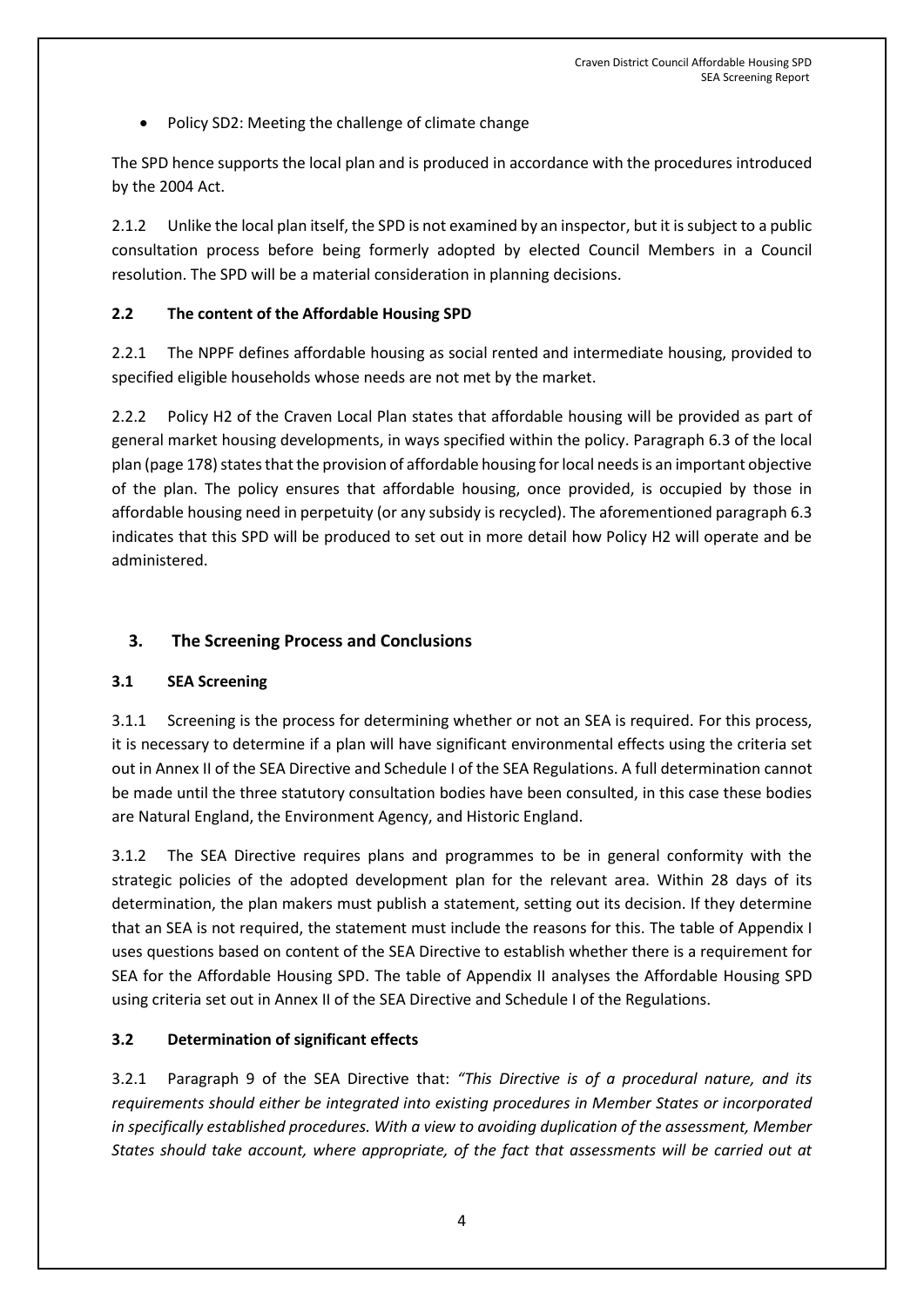*different levels of a hierarchy of plans and programmes."* The policies of the Craven Local Plan have been subject to a full Sustainability Appraisal (SA).

3.2.2 Therefore it is considered that the potential significant effects of the Affordable Housing SPD, either individually or in combination with other plans and projects, have already been assessed in the SA of the local plan. A summary analysis of the potential effects of the SPD based on the key subject areas is shown in the following paragraphs to ensure that the SPD does not give rise to any new significant environmental effects. This analysis relates to that contained within the SA of the local plan.

3.2.3 Population and human health: The provision of affordable housing is an important social objective, in that the provision of affordable housing for local needs in the plan area is a significant aspect of social cohesion within the population of a local plan area. Affordable housing provision helps those people in Craven on or below the median household income to obtain a suitable home, and thus has benefits for the physical and mental health for such individuals.

3.2.4 Biodiversity, flora and fauna: Policy ENV4 of the local plan focuses on biodiversity, and states that growth in housing on allocated and non-allocated sites will be accompanied by improvements in biodiversity. Specifically, development will then make a positive contribution towards achieving a net gain in biodiversity. There should hence be a positive impact in terms of the flora and fauna in the local plan area, resulting from the development of affordable housing in the plan area.

3.2.5 Climatic factors: Preserving and expanding the supply of affordable housing is important and advantageous in both reducing carbon emissions. All proposed housing in the Craven local plan area must conform to more sustainable construction and design practices promoted in Policies ENV3 and ENV7. Affordable housing units also tend to be located within existing towns and villages, and hence tend to give more opportunities to utilise public transport rather than encouraging private vehicle use.

3.2.6 Cultural heritage: There is not anticipated to be any significant effects on cultural heritage due to the need for conformity to the local plan's Policy ENV2 on heritage and Policy ENV3 on good design. Such policies set out and advise on architectural style, construction and materials requirements for development, and also principles for design. These policies will help to ensure new developments of affordable housing are not discordant with the existing setting.

3.2.7 Soil, water and air: Similarly, to all housing proposals, new developments of affordable housing units must conform with Policy ENV6: Flood Risk, Policy ENV7: Land and Air Quality, and Policy ENV8: Water Resources, Water Quality and Groundwater. There is not anticipated to be any significant effects on soil, water and air as proposed developments will need to meet with the criteria of such policies in order to gain planning permission.

3.2.8 Landscape: As noted, all proposed housing in the Craven local plan area must conform to more sustainable construction and design practices promoted in Policies ENV3 and ENV7. Hence, there should be significant mitigation of landscape impacts in place when planning for new developments.

3.2.9 Material assets: The material assets topic considers social, physical and environmental infrastructure, and hence this paragraph should be read alongside the previous subjects in this section. Policies in the local plan are likely to help ensure that arrangements are put in place to upgrade existing off-site infrastructure in line with new developments coming forward, where appropriate. Critical existing infrastructure and services will be likely to have the capacity to deal with increased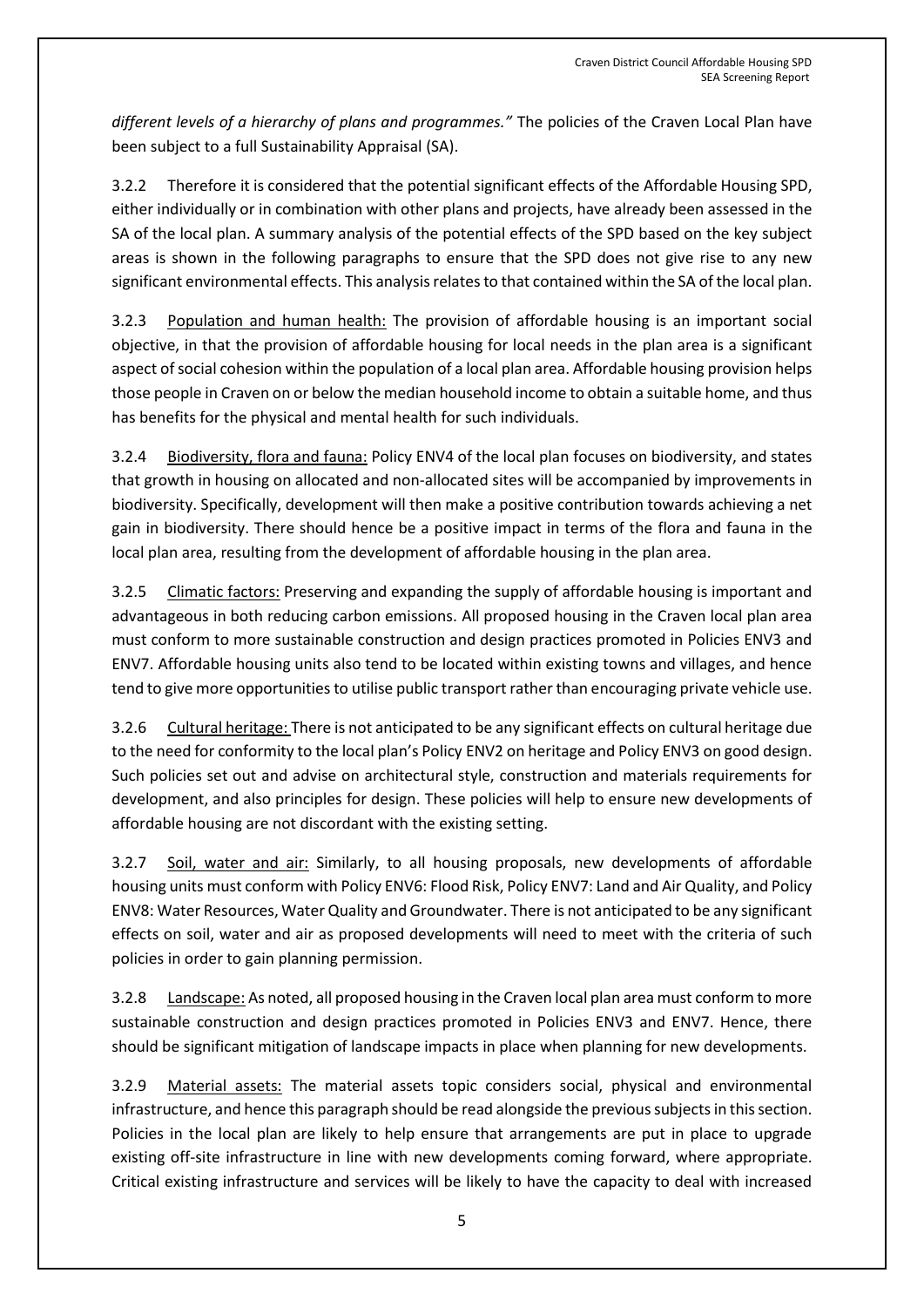demands for their services, in part supported by the implementation of the Community Infrastructure Levy (CIL).

### **3.3 Screening outcome**

3.3.1 Proposals in the SPD, including requirements for development, refer to policies set out in the district's local plan which have been through sustainability appraisal. An Appropriate Assessment of the local plan was undertaken and it concluded that the plan's contents would not have any adverse impacts on the integrity of any designated European site or SEA objective. Therefore, it was not necessary to move to the Stage 2 Appropriate Assessment.

3.3.2 The SPD provides further guidance to relevant policies in the Craven Local Plan, therefore it is closely related. The SPD will not have any adverse effects on an internationally designated site such as a Special Protection Area (SPA) or Special Area of Conservation (SAC), above and beyond any significant effects that the local plan is likely to have, either individually or in combination with other plans and projects. Therefore, the SPD will not trigger the need for a SEA in this regard. Further analysis and more information on these designated European sites relevant to Craven are available in the HRA Screening Report for the Affordable Housing SPD. This SPD will not have any adverse social impacts, and indeed as previously explained, affordable housing should have overall positive impacts for the population of Craven.

3.3.3 This screening report has assessed the potential effects of the Craven District Council Affordable Housing SPD, with a view to determining whether an environmental assessment is required under the SEA Directive. In accordance with topics cited in Annex 1(f) of the SEA Directive, significant effects on the environment are not expected to occur as a result of the SPD. It is recommended that the Affordable Housing SPD should be screened out of the SEA process.

#### **3.4 Consultation with Strategic Bodies**

3.4.1 This SEA screening report is subject to consultation with the statutory consultees of Natural England, Environment Agency, and Historic England. Responses from the statutory bodies are presented in Appendix III.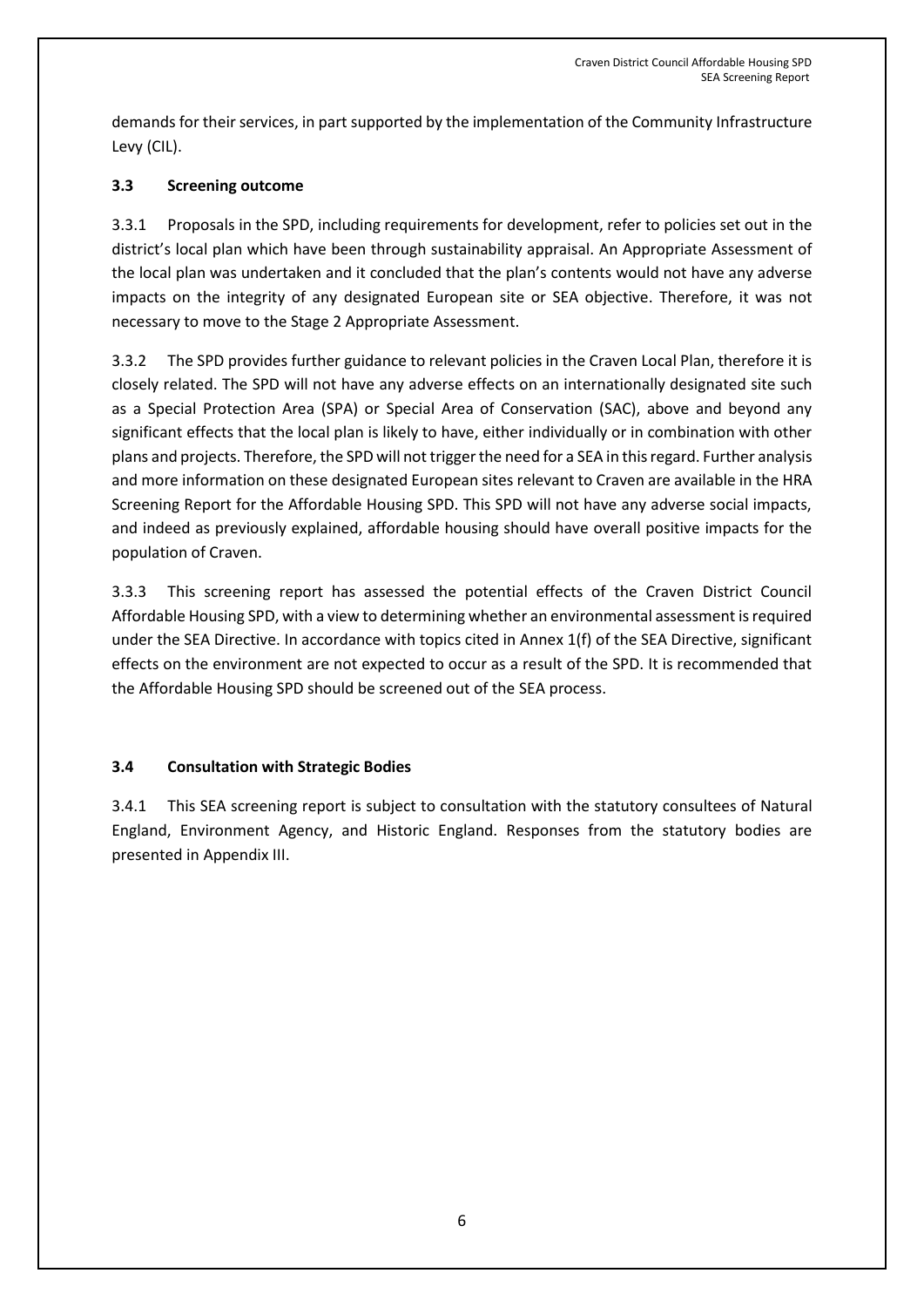|  | Appendix I: Establishing whether there is a need for SEA |  |
|--|----------------------------------------------------------|--|
|--|----------------------------------------------------------|--|

| <b>Stage</b> |                                                                                                                                                                                                                                                                                                                                                                           | <b>Discussion</b>                                                                                                                                                                                                                                                                   | Answer |
|--------------|---------------------------------------------------------------------------------------------------------------------------------------------------------------------------------------------------------------------------------------------------------------------------------------------------------------------------------------------------------------------------|-------------------------------------------------------------------------------------------------------------------------------------------------------------------------------------------------------------------------------------------------------------------------------------|--------|
| 1.           | Is the plan or programme subject to<br>preparation and/or adoption by a<br>national, regional or local authority<br>or prepared by an authority for<br>adoption through a legislative<br>procedure by Parliament or<br>Government? (Article 2(a))                                                                                                                         | The Affordable Housing SPD has been<br>prepared by and will be adopted by<br>Craven District Council to give detail and<br>guidance on local plan contents which<br>are relevant to this SPD, predominately<br>Policy H2 on affordable housing<br>provision in the local plan area. | Yes    |
| 2.           | Is the plan or programme required<br>by legislative, regulatory or<br>administrative provisions? (Article<br>2(a)                                                                                                                                                                                                                                                         | Paragraph 6.3 of the adopted Craven<br>Local Plan refers to the intended<br>production of the Affordable Housing<br>SPD. When the Affordable Housing SPD<br>is adopted it will be a material<br>consideration but it will not be part of<br>the adopted Local Plan.                 | Yes    |
| 3.           | Is the plan or programme prepared<br>for agriculture, forestry, fisheries,<br>energy industry, transport, waste<br>management, water management,<br>telecommunications, tourism, town<br>and country planning or land use,<br>and does it set a framework for<br>future development consent of<br>projects in Annexes I and II to the<br>EIA Directives? (Article 3.2(a)) | It is a SPD prepared for town and<br>country planning and land use and<br>provides detail to the local plan policy<br>framework for future consent of<br>projects listed in Schedule II of the EIA<br>Directive.                                                                    | Yes    |
| 4.           | Will the plan or programme, in view<br>of its likely effect on sites, require<br>an assessment for future<br>development under Article 6 or 7 of<br>the Habitats Directive? (Article<br>3.2(b)                                                                                                                                                                            | The Affordable Housing SPD is not<br>anticipated to have an adverse effect on<br>any designated European sites relevant<br>to the Craven local plan area, in terms of<br>their ecological integrity.                                                                                | No     |
| 5.           | Does the plan or programme<br>determine the use of small areas at<br>local level, or is it a minor<br>modification of a plan or<br>programme subject to Article 3.2?<br>(Article 3.3)                                                                                                                                                                                     | The SPD will be a material consideration<br>in the consideration of planning<br>applications for new developments. It<br>provides detailed guidance to adopted<br>local plan policy.                                                                                                | Yes    |
| 6.           | Is it likely to have a significant<br>effect on the environment? (Article<br>3.5)                                                                                                                                                                                                                                                                                         | The purpose of the SPD is to provide<br>guidance to assist in the interpretation<br>of adopted policies in the local plan<br>(Part 1). The policies to which the SPD<br>relates were subject to SEA<br>(incorporated within the SA) through<br>the local plan preparation process.  | No     |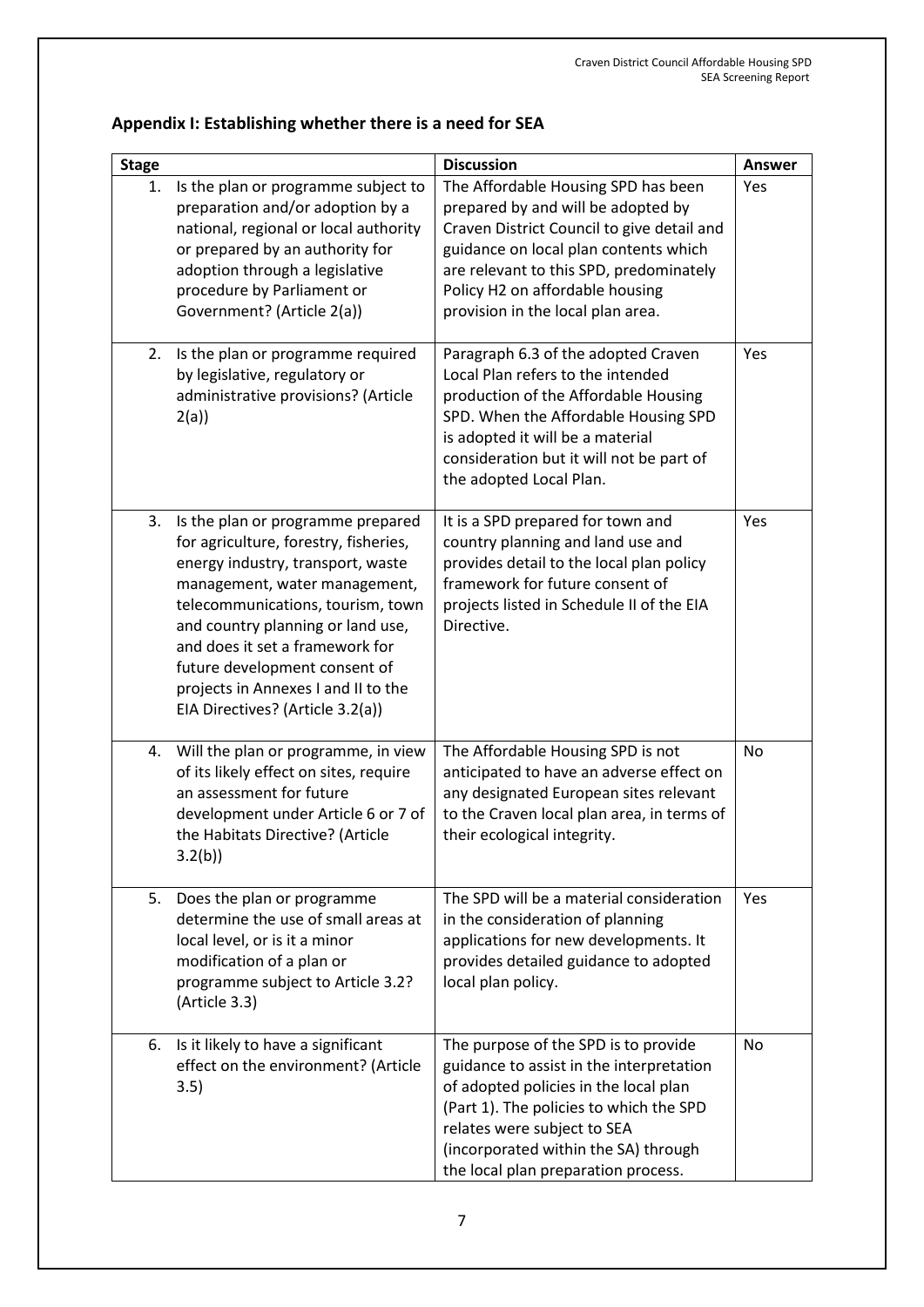| Therefore, the SPD will not itself have<br>any significant effects on the<br>environment, and may assist in<br>addressing potential negative effects<br>identified in the SEA of the relevant<br>adopted policies. |
|--------------------------------------------------------------------------------------------------------------------------------------------------------------------------------------------------------------------|
| See Section 3.2 and appendix II detailed<br>assessment.                                                                                                                                                            |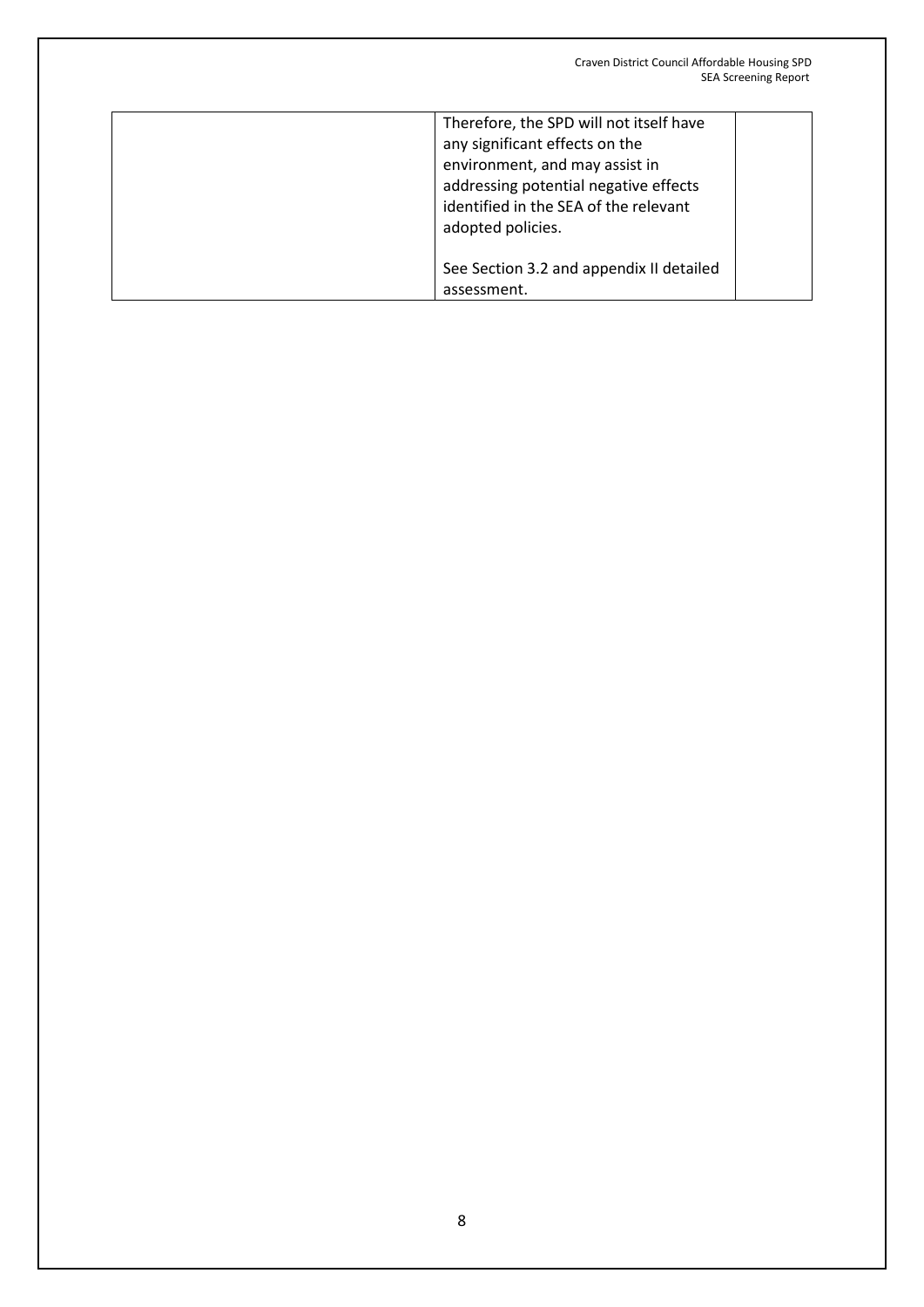| <b>Criteria (from Annex II of SEA Directive and</b>                                                                                                                                                                                                                  | Response                                                                                                                                                                                                                                                                                                                                                                                                                                                                                                                                                       |
|----------------------------------------------------------------------------------------------------------------------------------------------------------------------------------------------------------------------------------------------------------------------|----------------------------------------------------------------------------------------------------------------------------------------------------------------------------------------------------------------------------------------------------------------------------------------------------------------------------------------------------------------------------------------------------------------------------------------------------------------------------------------------------------------------------------------------------------------|
| <b>Schedule I of Regulations)</b>                                                                                                                                                                                                                                    |                                                                                                                                                                                                                                                                                                                                                                                                                                                                                                                                                                |
| The characteristics of plans and programmes<br>(a) The degree to which the plan or<br>programme sets a framework for<br>projects and other activities, either with<br>regard to the location, nature, size and<br>operating conditions or by allocating<br>resources | The Affordable Housing SPD sets a framework<br>for projects by providing detail and guidance on<br>adopted policies of the Craven Local Plan,<br>particularly Policy H2. The SPD forms a material<br>consideration in planning application decisions.                                                                                                                                                                                                                                                                                                          |
| (b) The degree to which the plan or<br>programme influences other plans and<br>programmes including those in a<br>hierarchy                                                                                                                                          | The Affordable Housing SPD does not create<br>new policies, but instead it provides further<br>guidance to relevant adopted Craven Local Plan<br>policies, which have been subject to SEA<br>(incorporated within the SA). It sits below<br>'higher tier' documents and does not set new<br>policies.                                                                                                                                                                                                                                                          |
| (c) The relevance of the plan or<br>programme for the integration of<br>environmental considerations in<br>particular with a view to promoting<br>sustainable development                                                                                            | The SPD provides guidance on the<br>interpretation of adopted local policy along<br>with national guidance, all of which promote<br>sustainable development. The SPD does not<br>introduce new policy.                                                                                                                                                                                                                                                                                                                                                         |
| (d) Environmental problems relevant to the<br>plan or programme                                                                                                                                                                                                      | As explained in the local plan, there are a<br>number of environmental issues to be<br>considered in the Craven Local Plan area<br>including: potential impacts of development on<br>natural and historic landscapes, high private<br>vehicle dependency, climate change impacts<br>including fluvial flooding risk, and potential loss<br>of biodiversity. There are no negative<br>environmental issues associated with this SPD,<br>moreover the SPD seeks where possible to<br>achieve environmental improvements via good<br>quality, sustainable design. |
| (e) The relevance of the plan or<br>programme for the implementation of<br>community legislation on the<br>environment (for example, plans and<br>programmes linked to waste<br>management or water protection)                                                      | This is not directly applicable in the case of the<br>Affordable Housing SPD, and there are other<br>policies in the Craven Local Plan which address<br>water protection (particularly Policy ENV8).<br>North Yorkshire County Council is the relevant<br>authority who addresses waste management<br>issues for this region.                                                                                                                                                                                                                                  |
| Characteristics of the effects and of the area<br>likely to be affected                                                                                                                                                                                              |                                                                                                                                                                                                                                                                                                                                                                                                                                                                                                                                                                |

# **Appendix II: Affordable Housing SPD and the SEA Directive**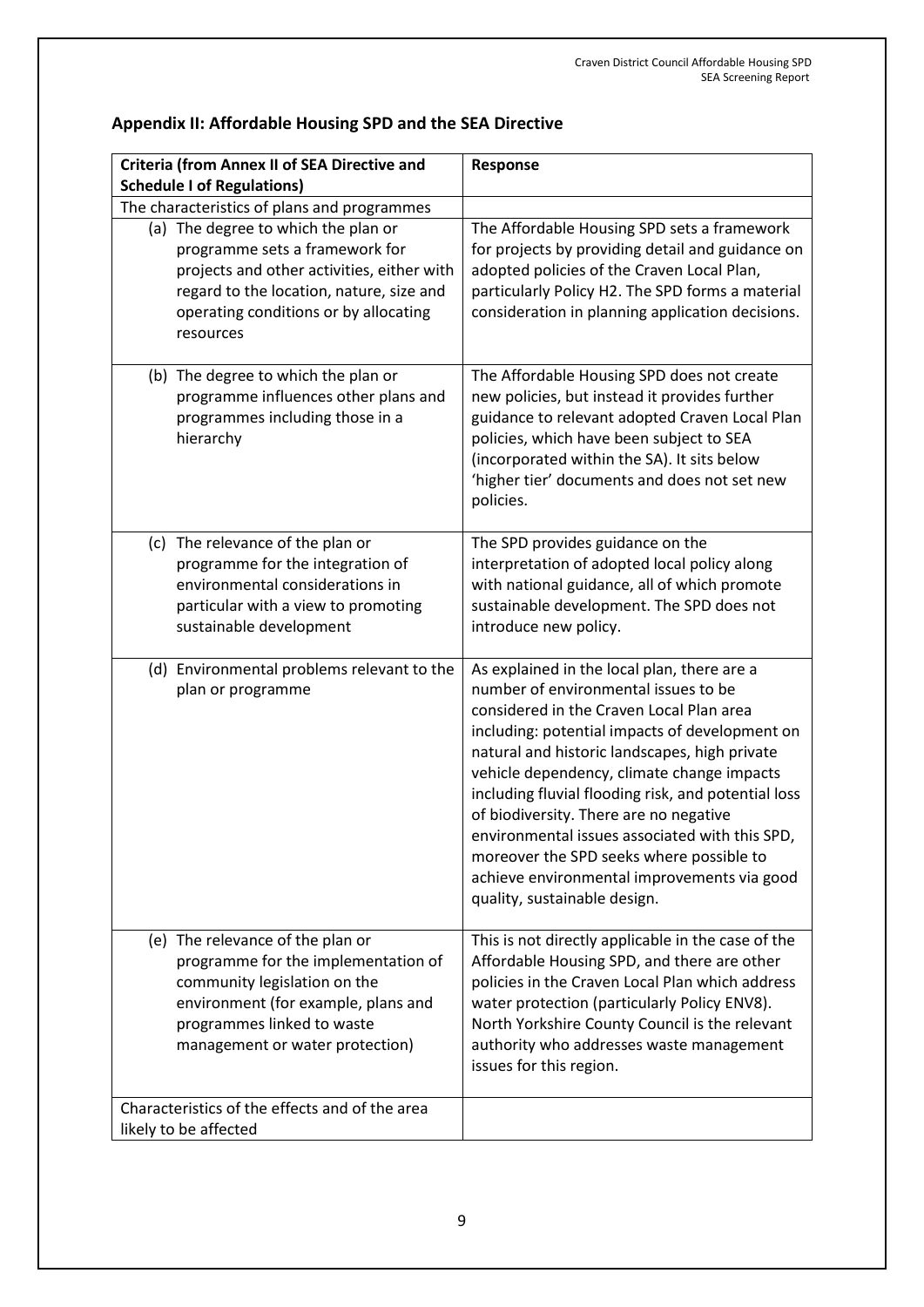| (a) The probability, duration, frequency<br>and reversibility of the effects                                                                                                                                                    | The Affordable Housing SPD is not expected to<br>give rise to any significant environmental<br>effects.                                                                                                                                                                                                                                                                                                                                                                                                                                                                                                                                                                                                                                                                                                                                                   |
|---------------------------------------------------------------------------------------------------------------------------------------------------------------------------------------------------------------------------------|-----------------------------------------------------------------------------------------------------------------------------------------------------------------------------------------------------------------------------------------------------------------------------------------------------------------------------------------------------------------------------------------------------------------------------------------------------------------------------------------------------------------------------------------------------------------------------------------------------------------------------------------------------------------------------------------------------------------------------------------------------------------------------------------------------------------------------------------------------------|
| (b) The cumulative nature of the effects                                                                                                                                                                                        | The Affordable Housing SPD is not considered<br>to have any significant cumulative effects. As<br>the document provides further guidance to<br>adopted local plan policies, but does not set<br>policies itself, it cannot contribute to<br>cumulative impacts in combination with the<br>Craven Local Plan.                                                                                                                                                                                                                                                                                                                                                                                                                                                                                                                                              |
| (c) The transboundary nature of the effects                                                                                                                                                                                     | The Affordable Housing SPD is not expected to<br>give rise to any significant transboundary<br>environmental effects. Any potential significant<br>transboundary environmental effects have<br>already been assessed as part of the local<br>plan's sustainability appraisal, the Habitat<br>Regulations Assessment and the plan's<br>examination process.                                                                                                                                                                                                                                                                                                                                                                                                                                                                                                |
| (d) The risks to human health or the<br>environment (for example, due to<br>accidents)                                                                                                                                          | There are no anticipated effects of the<br>Affordable Housing SPD on human health or<br>the environment due to accidents or other<br>related subjects.                                                                                                                                                                                                                                                                                                                                                                                                                                                                                                                                                                                                                                                                                                    |
| (e) The magnitude and spatial extent of the<br>effects (geographical area and size of<br>the population likely to be affected)                                                                                                  | The SPD will be applied to all relevant planning<br>applications in the plan area.                                                                                                                                                                                                                                                                                                                                                                                                                                                                                                                                                                                                                                                                                                                                                                        |
| The value and vulnerability of the area<br>(f)<br>likely to be affected due to:<br>Special nature characteristics or cultural<br>heritage;<br>Exceeded environmental quality<br>standards or limit values<br>Intensive land-use | The Affordable Housing SPD is not anticipated<br>to adversely affect any special natural<br>characteristics or cultural heritage in the<br>Craven local plan area or beyond its borders.<br>The Affordable Housing SPD is also not<br>expected to lead to the exceedance of<br>environmental standards or promote intensive<br>land use. The SPD covers areas protected for<br>their special natural characteristics and cultural<br>heritage including the Forest of Bowland AONB,<br>SACs, SPAs and Conservation Areas. However,<br>it provides further guidance on the<br>implementation of existing local plan policies,<br>which have been subject to SEA, to provide<br>further positive effects. The SPD does not<br>introduce new policy nor does it propose any<br>new development over and above that<br>assessed within the Craven Local Plan. |
| (g) The effects on areas or landscapes<br>which have a recognised national,<br>community or international protection<br>status.                                                                                                 | As has been outlined in previous paragraphs of<br>this document, the Affordable Housing SPD is<br>not expected to have any adverse effect on<br>areas with national, community or                                                                                                                                                                                                                                                                                                                                                                                                                                                                                                                                                                                                                                                                         |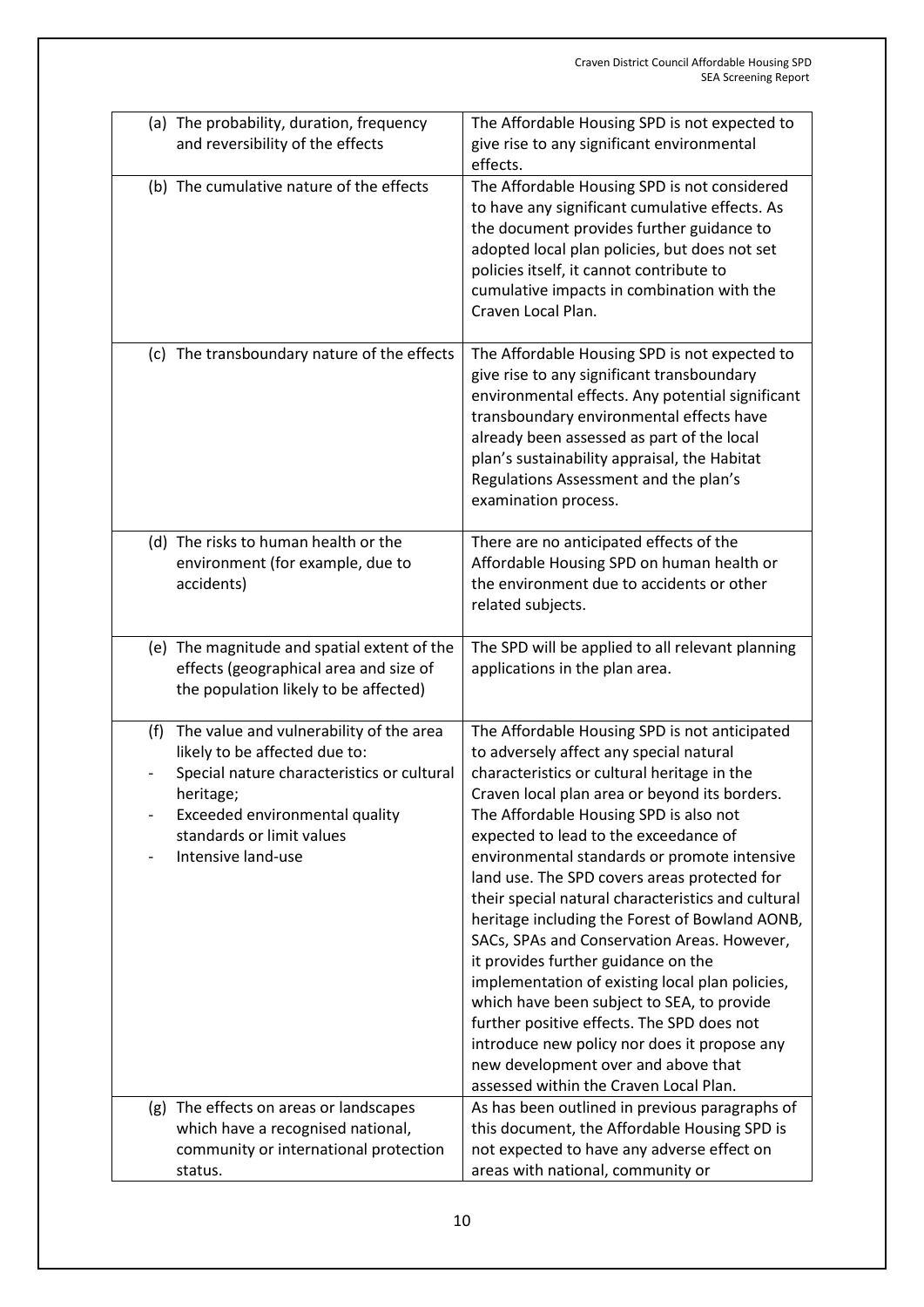| international protection. The SPD covers areas  |
|-------------------------------------------------|
| protected for their special natural             |
| characteristics and cultural heritage including |
| the Forest of Bowland AONB, SACs, SPAs and      |
| Conservation Areas. However, it provides        |
| further guidance on the implementation of       |
| existing local plan policies, which have been   |
| subject to SEA, to provide further positive     |
| effects. The SPD does not introduce new policy  |
| nor does it propose any new development over    |
| and above that assessed within the Craven       |
| Local Plan.                                     |
|                                                 |
|                                                 |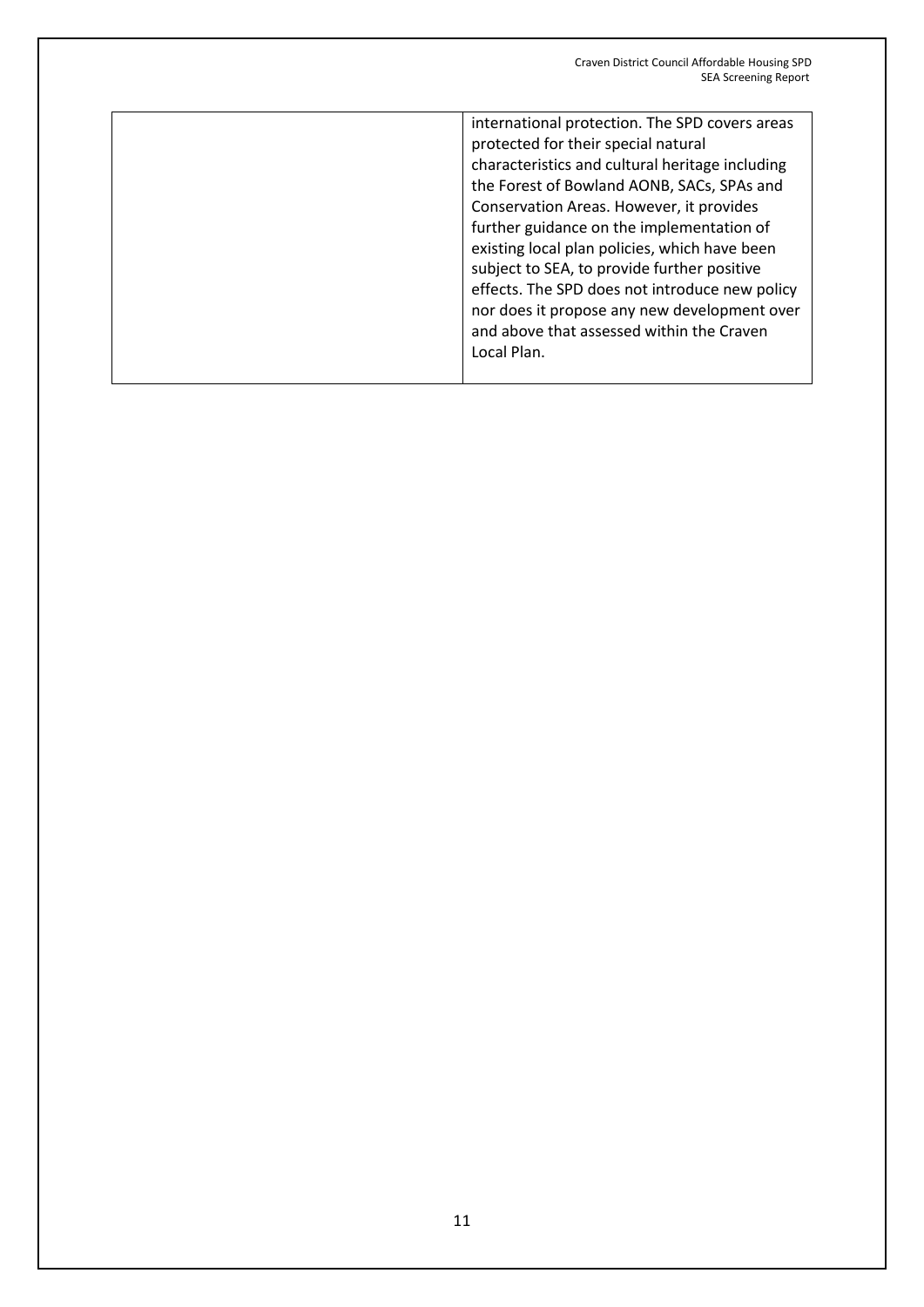#### **Appendix III: Responses from Statutory Bodies**

This document was sent from the Planning Policy team of Craven District Council to the three statutory bodies of Historic England, the Environment Agency and Natural England for consultation from Thursday, 07 January to Monday, 18 January.

Historic England provided the following response to Craven District Council on 18 January:

*Dear Sir/Madam,*

#### *DRAFT AFFORDABLE HOUSING SPD – STRATEGIC ENVIRONMENTAL ASSESSMENT (SEA) SCREENING REPORT*

*Thank you for consulting Historic England about the above Screening Report.*

*In terms of our area of interest, given the nature of the SPD, we would concur with your assessment that the document is unlikely to result in any significant environmental effects and will simply provide additional guidance on existing Policies contained within an Adopted Development Plan Document which has already been subject to a Sustainability Appraisal/SEA. As a result, we would endorse the Authority's conclusions that it is not necessary to undertake a Strategic Environmental Assessment of this particular SPD.*

*The views of the other three statutory consultation bodies should be taken into account before the overall decision on the need for an SEA is made.*

*If you have any queries about this matter or would like to discuss anything further, please do not hesitate to contact me.* 

*Yours sincerely,*

*James Langler*

Historic Environment Planning Adviser

(North East and Yorkshire Region)

e-mail[: james.langler@HistoricEngland.org.uk](mailto:james.langler@HistoricEngland.org.uk)

**Note on highlighted section of HE response:** For the avoidance of doubt, there are only three statutory bodies involved in SEA consultation, and not four as this response infers.

The Environment Agency provided a response on 28 January, which included the following text of relevance to here: *"Although we are a statutory consultee on scoping, we do not normally provide a response for screening reports".* Upon receiving this position update from the Environment Agency regarding screening reports, Craven District Council hence does not expect a further response from the agency on this document.

Natural England provided the following response to Craven District Council on 29 January:

*Affordable Housing Supplementary Planning Document (SPD) SEA and HRA Screening*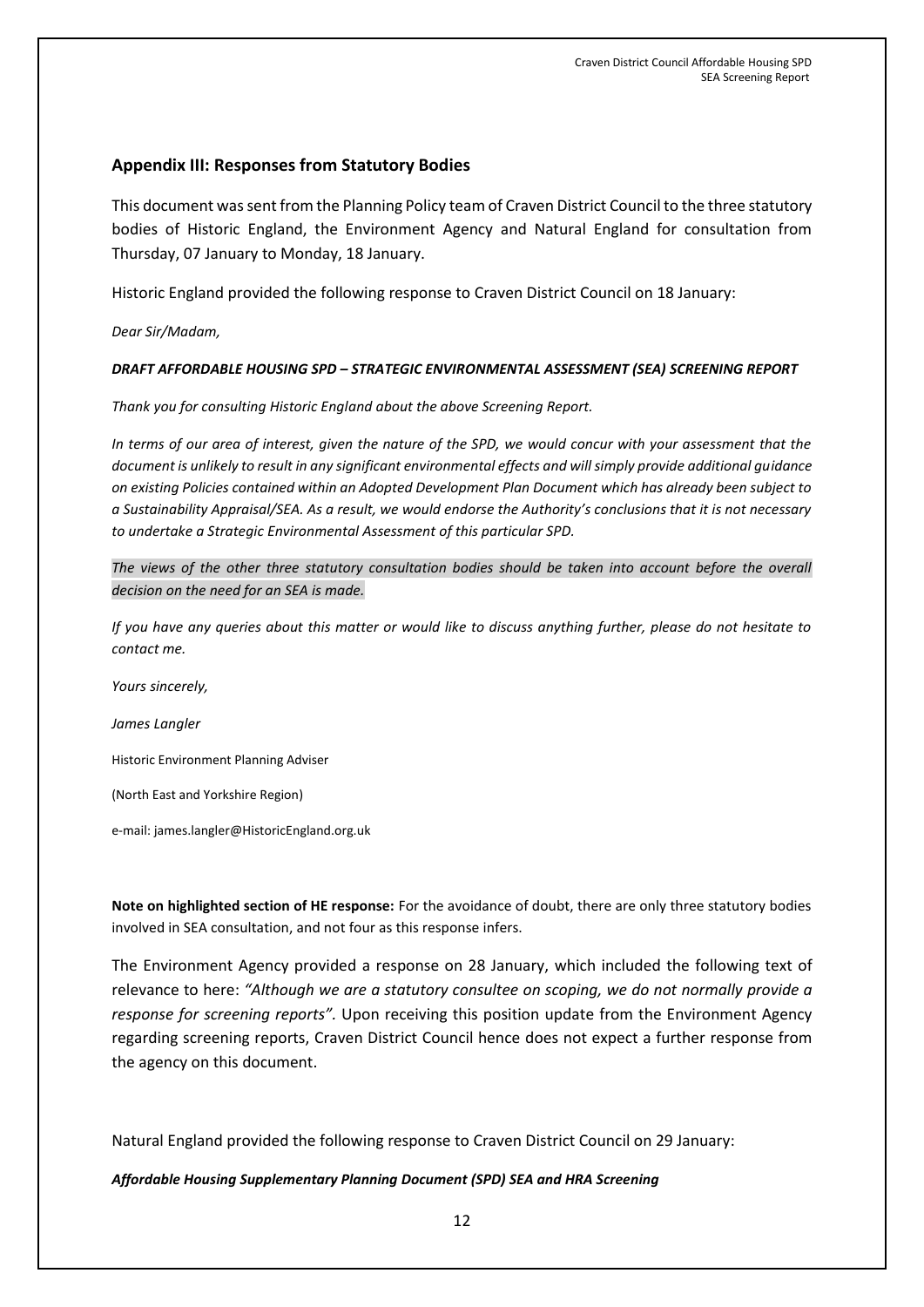*Thank you for your consultation on the above 7 January 2021.*

*Natural England is a non-departmental public body. Our statutory purpose is to ensure that the natural environment is conserved, enhanced, and managed for the benefit of present and future generations, thereby contributing to sustainable development.*

#### *Habitat Regulations Assessment Screening Report*

*Natural England agrees with the conclusions of the Habitat Regulations Assessment Screening report and broadly welcomes the assessment. However Natural England advises that, as of 01 January 2021, the Conservation of Habitats and Species Regulations 2017 (as amended) and the Conservation of Offshore Marine Habitats and Species Regulations 2017 (as amended) have both been amended so that they continue to operate effectively now that the transition period has ended and the UK has completed its exit from the EU.*

*The changes that are now in force have been made by the Conservation of Habitats and Species (Amendment) (EU Exit) Regulations 2019. The changes ensure the strict protections afforded to sites, habitats and species as derived from the EU Habitats and Wild Birds directives continue. Most of these changes involve transferring functions from the European Commission to the appropriate authorities in England and Wales.*

*Defra has now published further information about these changes made to the Habitats Regulations as introduced by these amending regulations. This is now available on GOV.UK at*

*<https://www.gov.uk/government/publications/changes-to-the-habitats-regulations-2017>*

*Our remit includes protected sites and landscapes, biodiversity, geodiversity, soils, protected species, landscape character, green infrastructure and access to and enjoyment to nature.*

#### *Strategic Environmental Assessment Screening Report*

*As with the Habitats Regulations Assessment Screening report we advise that references to EU directives should be amended to reflect the post transition period legislative framework for Strategic Environmental Assessment. Notwithstanding this we agree with the conclusions reached.*

#### *Draft Affordable Housing SPD*

*Whilst we welcome this opportunity to give our views, the topic of the Supplementary Planning Document does not appear to relate to our interests to any significant extent. We therefore do not wish to comment.* 

*Should the plan be amended in a way which significantly affects its impact on the natural environment, then please consult Natural England again.*

*Please send all planning consultations electronically to the consultation hub at*

*[consultations@naturalengland.org.uk](mailto:consultations@naturalengland.org.uk)*

*Yours sincerely,*

*Merlin Ash*

*Yorkshire and Northern Lincolnshire Team*

*Natural England*